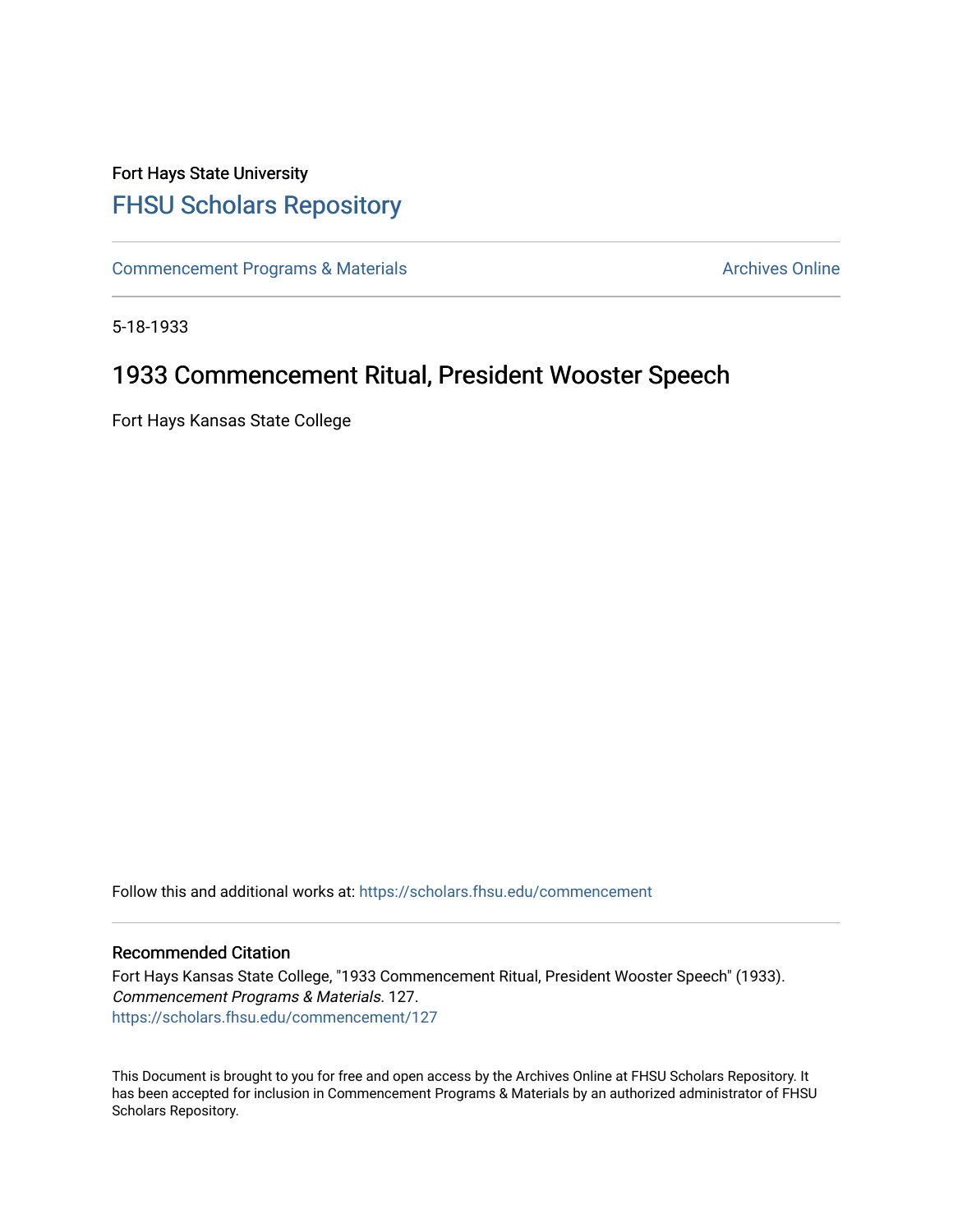(Introduction of Mr. Kelly by President Wooster) (1933.)

PRESIDENT WOOSTER: "We have now come to the hour, etc... I now call upon the Dean of the College for a report of degrees to be conferred and diplomas to be granted."

DEAN MCCARTNEY: "Mr. President, as Dean of the Undergraduate Division, we take pleasure at this time in reporting that 74 candidates for the Bachelor's degree. have completed all courses and requirements and are therefore aligible to have conferred upon them appropriate degrees and to receive diplomas as documentary evidence of their accomplishments.

"Mr. President, I have the pleasure and the privilege of presenting first, the candidates who have completed all of the requirements for the Bachelor's degree in the Humanities Group."<br>the field of the stand).

DEAN McCARTNEY: "Mr. President, I present these candidates."

PRESIDENT WOOSTER: "Through the authority vested in me by the State Board of Regents, acting for the State of Kansas. I hereby confer upon each of you the bachelor's degree with all the rights and privileges inherent there-in.

The candidates will now come to the platform Haugher and receive their diplomas at the hands of Mr. Here. representing the State Board of Regents.

DEAN McCARTNEY: "Mr. President, I next have the pleasure and privilege of presenting the candidates who have completed all of the requirements for the Bachelor's degree in the Biological Science (Second).

DEAN MCCARTNEY: "Mr. President, I present these candidates."

PRESIDENT WOOSTER: "Through the authority vested in me by the State Board of Regents, acting for the State of Kansas, I hereby confer upon each of you the bachelor's degree with all the rights and privileges inherent therein.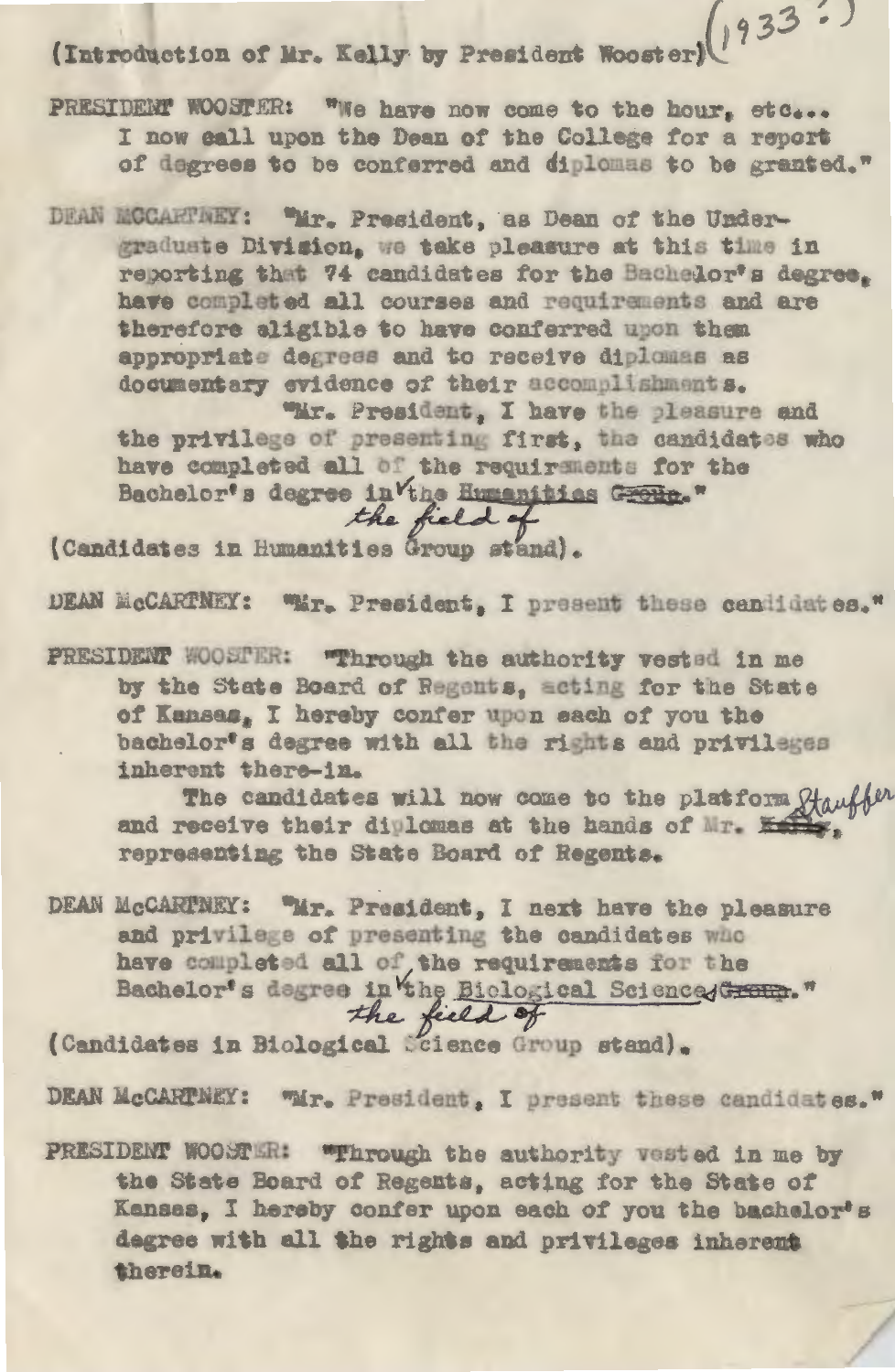The candidates will now come to the platform and receive their diplomas at the hands of Mr. Ently Stauffer representing the State Board of Regents.

now DEAN McCARTNEY: "Mr. President, I, have the pleasure and the privilege of presenting the candidates who have completed all the requirements for the Bachelor's degree in the Physical Science/Gramm."

the field of

(Candidates in Physical Science Group stand).

DEAN McCARTNEY: "Mr. President, I present these candidates."

PRESIDENT WOOSTER: "Through the authority vested in me by the State Board of Regents, acting for the State of Kansas, I hereby confer upon each of you the bachelor's degree with all the rights and privileges inherent there-in.

The candidates will now come to the platform Stauther and receive their diplomas at the hands of Mr. Helle, representing the State Hoard of Regents."

DEAN McCARTNEY: "And finally, Mr. President, I have the pleasure and privilege of presenting the candidates who have completed all of the requirements for the Bachelor's degrae in the Social Science, Greens." the field of

(Candidates in Social Science Group stand).

DEAN McCARTNEY: "Mr. President, I present these candi ates."

PRESIDENT WOOSTER: "Through the authority vested in me

by the State Board of Regents, acting for the State of Kansas. I hereby confer upon each of you the bachelor's degree with all the rights and privileges inherent there-in.

The candidates will now come to the platformonad receive their diplomas at the hands of mr. Hutter diauffer representing the State Board of Regents."

PRESIDENT WOOSTER: "Professor Albertson, Chairman of the Graduate Division, will present those who have complated their work for the Master's Degree."